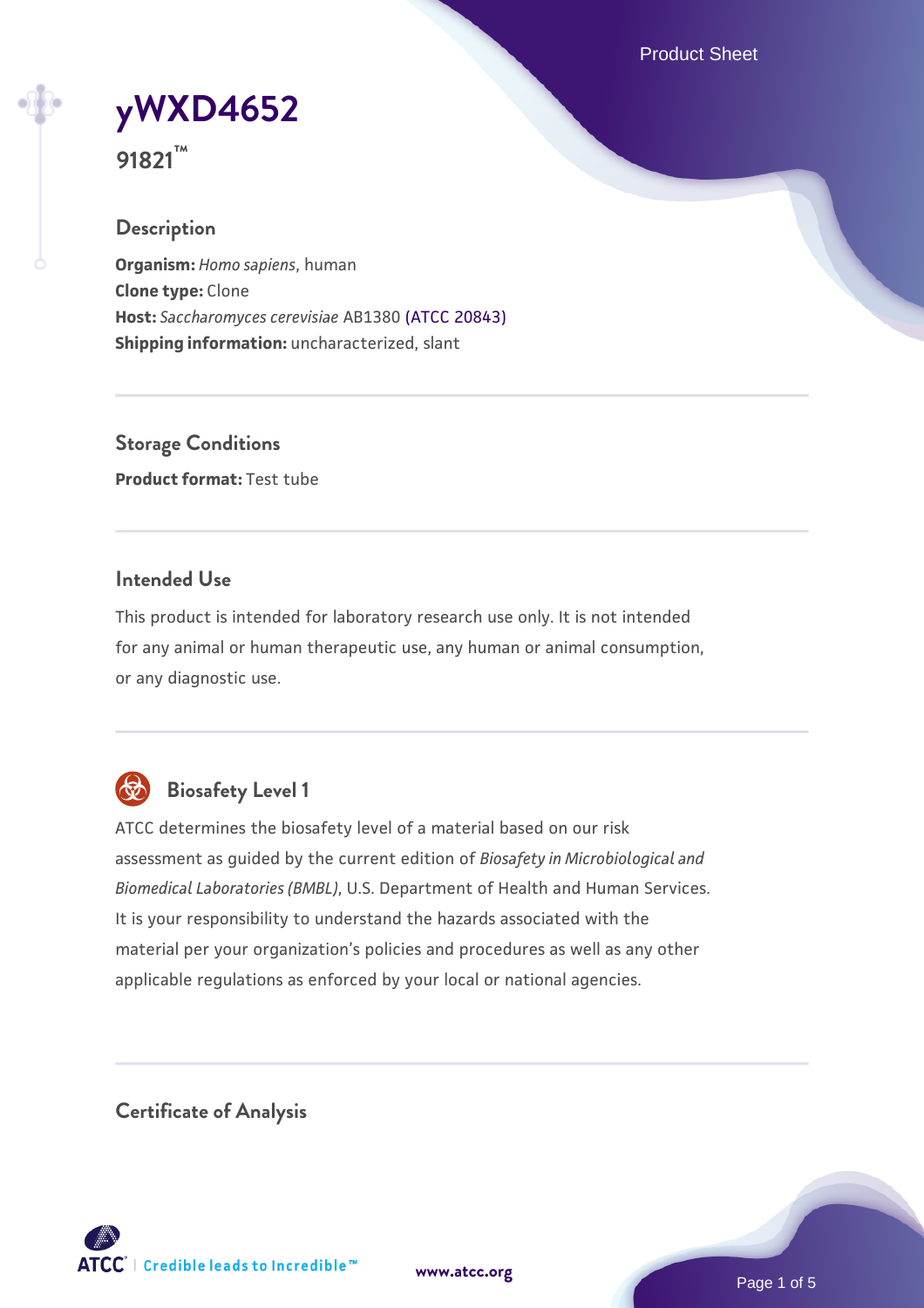## **[yWXD4652](https://www.atcc.org/products/91821)** Product Sheet **91821**

For batch-specific test results, refer to the applicable certificate of analysis that can be found at www.atcc.org.

## **Insert Information**

**Type of DNA:** genomic **Genome:** Homo sapiens **Chromosome:** X X pter-q27.3 **Gene name:** DNA Segment, single copy **Gene product:** DNA Segment, single copy [DXS3621] **Gene symbol:** DXS3621 **Contains complete coding sequence:** Unknown **Insert end:** EcoRI

## **Vector Information**

**Construct size (kb):** 185.0 **Intact vector size:** 11.454 **Vector name:** pYAC4 **Type of vector:** YAC **Host range:** *Saccharomyces cerevisiae*; *Escherichia coli* **Vector information:** other: telomere, 3548-4235 other: telomere, 6012-6699 Cross references: DNA Seq. Acc.: U01086 **Cloning sites:** EcoRI **Markers:** SUP4; HIS3; ampR; URA3; TRP1 **Replicon:** pMB1, 7186-7186; ARS1, 9632-10376

# **Growth Conditions**

**Medium:** 



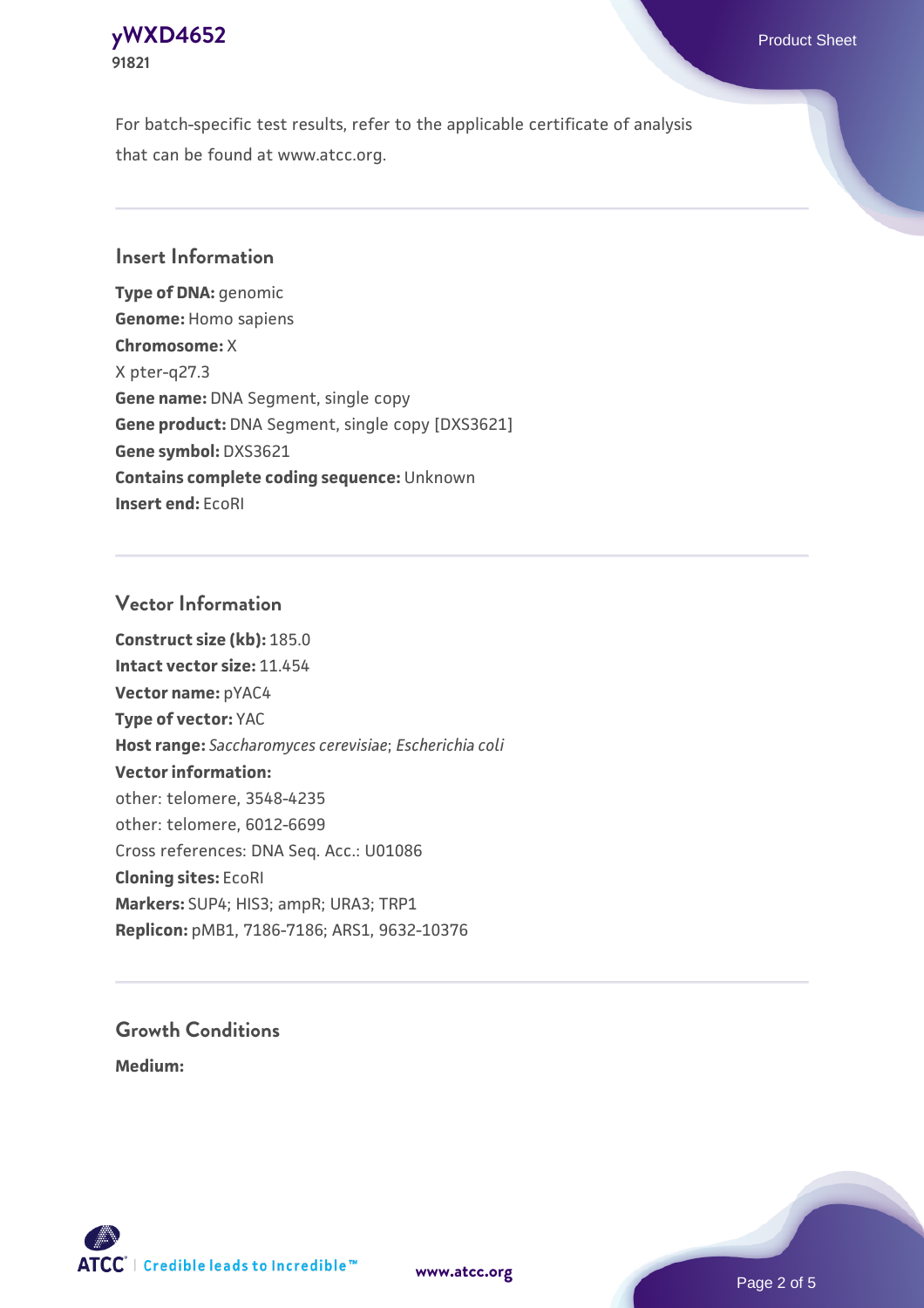#### **[yWXD4652](https://www.atcc.org/products/91821)** Product Sheet **91821**

[ATCC Medium 1245: YEPD](https://www.atcc.org/-/media/product-assets/documents/microbial-media-formulations/1/2/4/5/atcc-medium-1245.pdf?rev=705ca55d1b6f490a808a965d5c072196) **Temperature:** 30°C

#### **Notes**

More information may be available from ATCC (http://www.atcc.org or 703- 365-2620).

## **Material Citation**

If use of this material results in a scientific publication, please cite the material in the following manner: yWXD4652 (ATCC 91821)

## **References**

References and other information relating to this material are available at www.atcc.org.

## **Warranty**

The product is provided 'AS IS' and the viability of ATCC® products is warranted for 30 days from the date of shipment, provided that the customer has stored and handled the product according to the information included on the product information sheet, website, and Certificate of Analysis. For living cultures, ATCC lists the media formulation and reagents that have been found to be effective for the product. While other unspecified media and reagents may also produce satisfactory results, a change in the ATCC and/or depositor-recommended protocols may affect the recovery, growth, and/or function of the product. If an alternative medium formulation or reagent is used, the ATCC warranty for viability is no longer



**[www.atcc.org](http://www.atcc.org)**

Page 3 of 5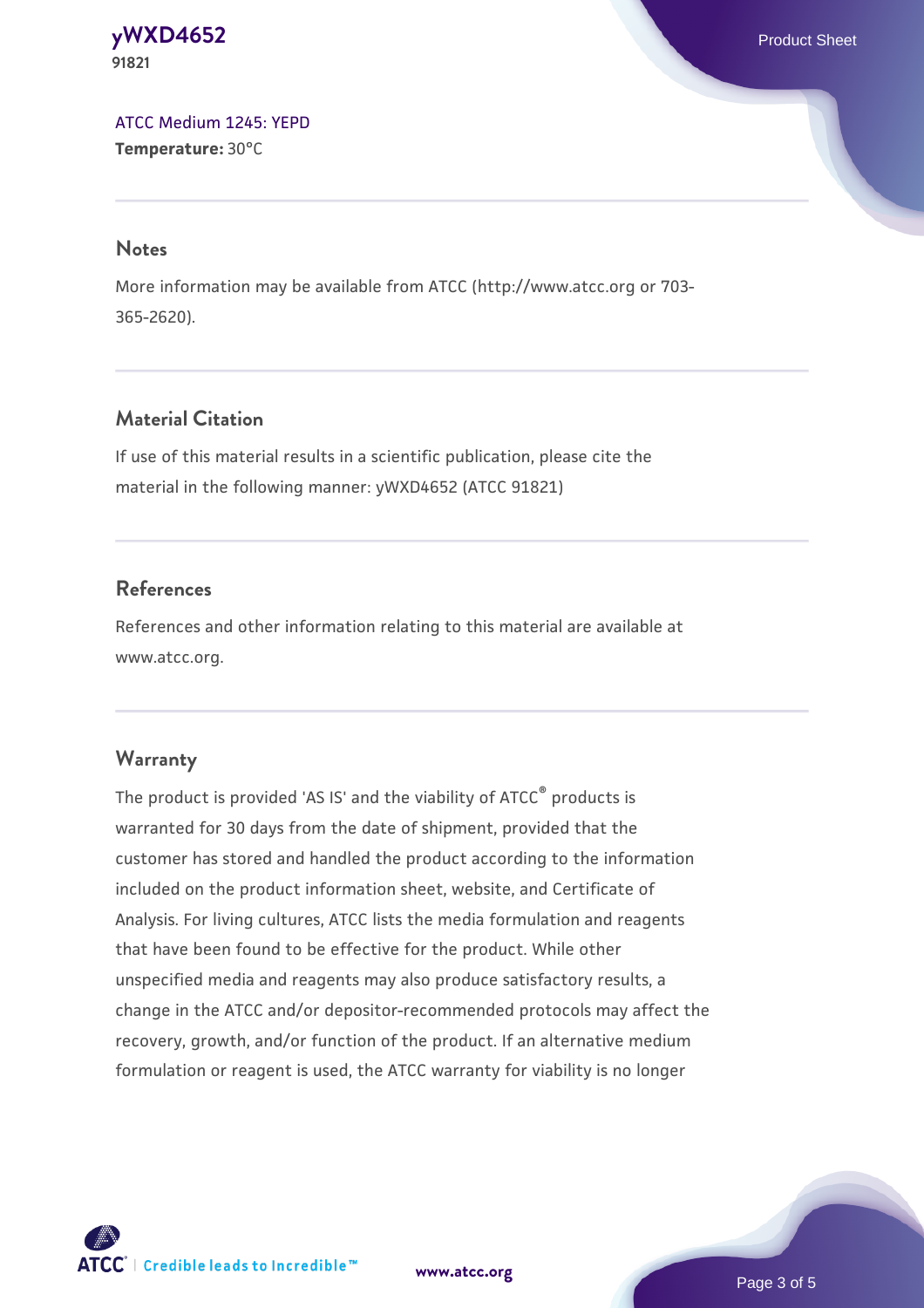**[yWXD4652](https://www.atcc.org/products/91821)** Product Sheet **91821**

valid. Except as expressly set forth herein, no other warranties of any kind are provided, express or implied, including, but not limited to, any implied warranties of merchantability, fitness for a particular purpose, manufacture according to cGMP standards, typicality, safety, accuracy, and/or noninfringement.

#### **Disclaimers**

This product is intended for laboratory research use only. It is not intended for any animal or human therapeutic use, any human or animal consumption, or any diagnostic use. Any proposed commercial use is prohibited without a license from ATCC.

While ATCC uses reasonable efforts to include accurate and up-to-date information on this product sheet, ATCC makes no warranties or representations as to its accuracy. Citations from scientific literature and patents are provided for informational purposes only. ATCC does not warrant that such information has been confirmed to be accurate or complete and the customer bears the sole responsibility of confirming the accuracy and completeness of any such information.

This product is sent on the condition that the customer is responsible for and assumes all risk and responsibility in connection with the receipt, handling, storage, disposal, and use of the ATCC product including without limitation taking all appropriate safety and handling precautions to minimize health or environmental risk. As a condition of receiving the material, the customer agrees that any activity undertaken with the ATCC product and any progeny or modifications will be conducted in compliance with all applicable laws, regulations, and guidelines. This product is provided 'AS IS' with no representations or warranties whatsoever except as expressly set forth herein and in no event shall ATCC, its parents, subsidiaries, directors, officers, agents, employees, assigns, successors, and affiliates be liable for indirect, special, incidental, or consequential damages of any kind in connection with or arising out of the customer's use of the product. While reasonable effort is made to ensure authenticity and reliability of materials on deposit, ATCC is not liable for damages arising from the misidentification or



**[www.atcc.org](http://www.atcc.org)**

Page 4 of 5